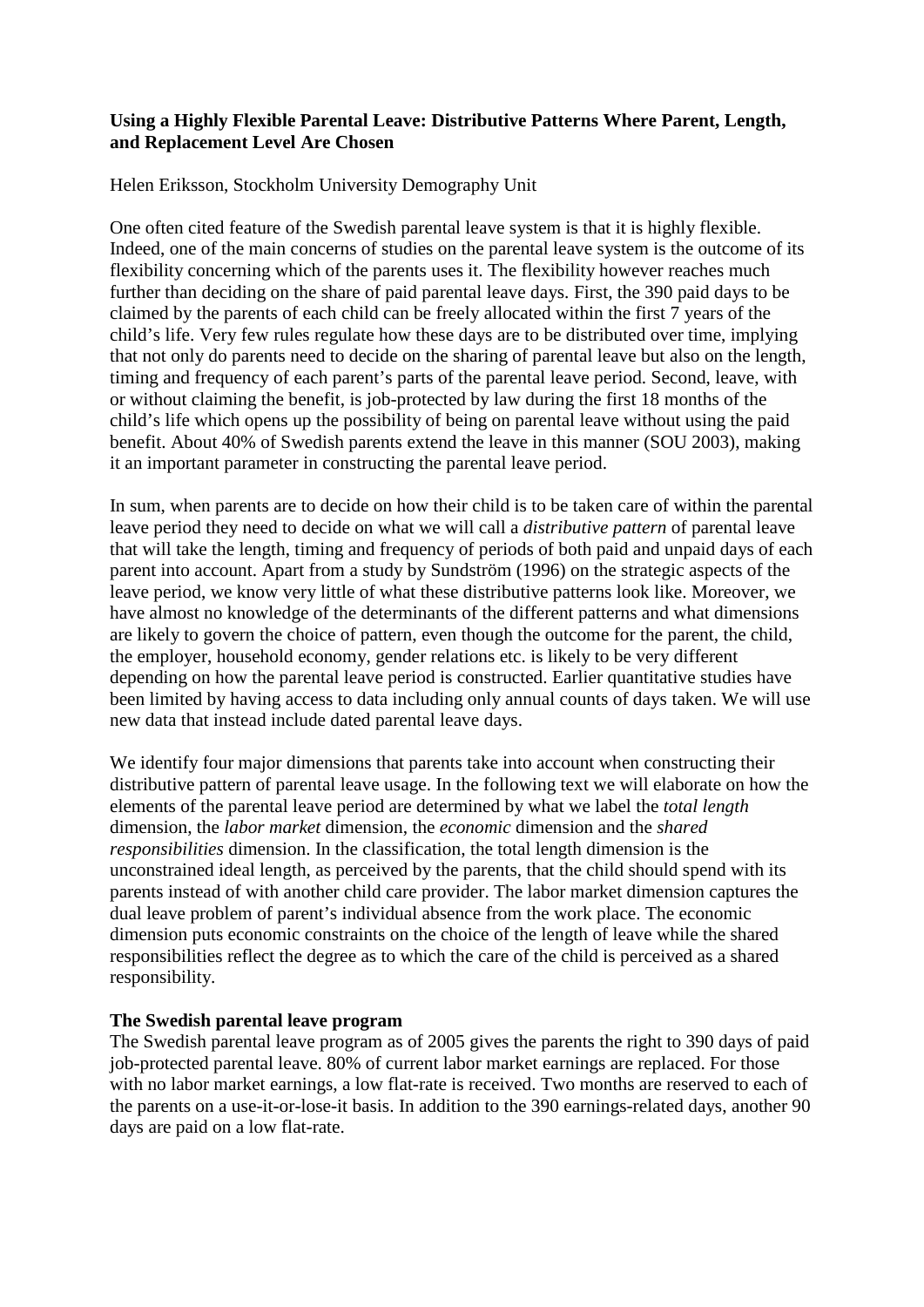## **Equation of total parental leave length**

We start by identifying the equation determining the total length of the parental leave period in the flexible Swedish system:

## *Total length of leave* = *Mother's paid days + Mother's unpaid days + Father's paid days + Father's unpaid days*

The five parts of the equation are completely or partially interrelated and the discussion on dimensions below will circulate around the elements of the equation and how they relate to each other. Arriving at the desired total length will be a matter of choosing the components of the right-hand side of the equation, i.e. paid and unpaid days taken by the mother and the father, respectively. The construction of the parental leave system puts constraints on the range of values possible for the elements of the equation.

## **Total length dimension**

The total length dimension is the input into designing the distributive pattern that parents get from what they understand is best from the child's point of view in deciding on the total length of leave. In this dimension, parents identify an unconstrained ideal length of time the child is to spend with their parents instead of with another child care provider. Unconstrained should be understood as without those constraints outlined in the dimensions below. This choice is obviously influenced by strong societal norms on what is perceived best for the child but there is likely to be individual as well as regional differences.

The total length of time spent with the parents is obviously balanced against the perceptions of the quality of the other child care provider. This other child care provider could be for example daycare, nannies or grandparents. In the Swedish context from around 2002, this other care giver is almost exclusively the publicly provided pre-school (The Swedish National Agency for Education 2007a). While in other contexts the choice could be balanced by the availability of other child care providers, Swedish supply of pre-school is practically unlimited, whereby demand determines enrollment (The Swedish National Agency for Education 2007b).

# **Labor market dimension**

The labor market dimension regards time off from the labor market and is strictly individual, i.e. the sum of days taken by the mother and the father together is of no meaning. This dimension instead concerns only the two individual-level sums of the right-hand parts of the equation above, number of days out of the labor market for the mother and number of days out of the labor market for the father.

The choice involves setting the number of days the parent finds reasonable or permissible to take off the labor market, i.e. it is a choice in which there is a perceived upper-limit of days that can be taken. Reasonable or permissible is in this case related to the expected individual costs of time away from the workplace. For the upper-limit, the distribution of days between paid and unpaid days is of no importance, especially since the outcome for the employer is the same (parental leave benefits are financed through general payroll taxes so that the benefits have no direct cost to the employer). The upper-limit rather depends on the amount of signaling effects when claiming the leave (more effects lower the perceived appropriate amount), statistical discrimination regardless of leave (more discrimination could lengthen the leave in that costs are already born), and the workplace situation of the parent (norms on how men and women should behave, the need or availability of replacements, etc.).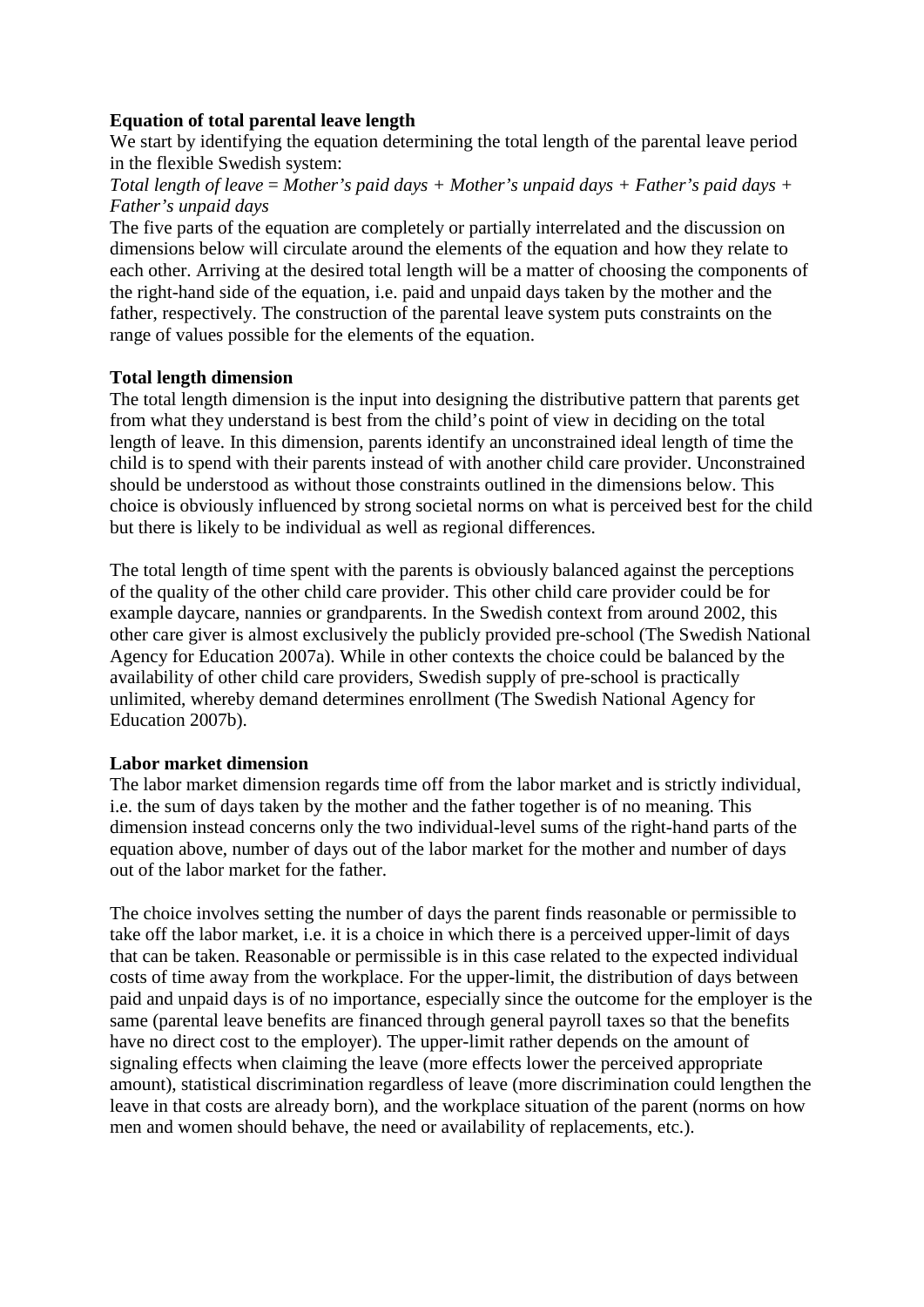## **The economic dimension**

The third dimension is the economic, in which the parents decide on the amount of economic loss following the leave perceived possible or reasonable to absorb. This dimension concerns the relations between the elements on the right-hand side of the equation; both of that between paid and unpaid days at the individual level and that between the paid and unpaid days on the household level.

For the paid days, the loss in income is the part of the earnings above the replacement level and for some also the part above the cap in the system. The part of the earnings above the cap are not replaced at all by the parental leave system so this loss very quickly gets substantial compared to the 20% loss below the cap. For the unpaid days the loss is the total amount of earnings forfeited during the leave day. Despite this rather big loss, most parents do indeed take advantage of the possibility of caring for the child without claiming leave benefits. This is usually done by staying home full weeks while claiming parental leave only for some days of the week, thus extending the leave period. By these means, Swedish children start preschool when they are 1.5 years old on average while the parental leave system provide only roughly a year of paid days.

Lastly, the economic dimension also has a clear dyad perspective in that paid and unpaid days of one parent is balanced towards the paid and unpaid days of the other parent, given that there is some extent of pooling of the household income. For those households with a completely pooled income, both paid and unpaid days of the highest earner cost more than paid and unpaid days of the lowest earner. Note however that for a parental leave system with reserved months, unpaid days of the lowest earner could be more costly than paid days of the higher earner.

#### **Shared responsibilities dimension**

The shared responsibilities dimension regards balancing the two mother and father components of the right-hand side of the equation. Shared responsibilities will depend on the amount of which the care of the child is perceived as pooled between the parents, in the parental leave case if the leave days are seen as individually divided into two equal parts, individually divided into two unequal parts, at the household level completely or as a combination of individual and household level benefits.

Pooling of care of children will ultimately depend on societal and individual norms regarding gendered care of children, for example by imposing a lower-limit to the amount of time a mother is to stay home or an upper-limit to the amount of time it is appropriate for a father to stay at home. Parents may also find sharing important from the child's point of view, because of an understanding of how access to both parents is beneficial to the child. Sharing could thus be part of the total length dimension in that it is not just the leave length the child spends with its parents that is important but rather the length of leave with the father together with the length of leave with the mother. When the leave is considered individual, the sharing dimension will influence total number of days for each of the parents. When the leave is considered a household benefit however, the dimensions previously identified will determine leave allocation between the parents.

#### **Data**

Data for the study come from databases kept by the Swedish Social Insurance Agency, the government agency that administers the parental leave system. The databases include the exact dates on which the parents used paid parental leave days. Days are connected to the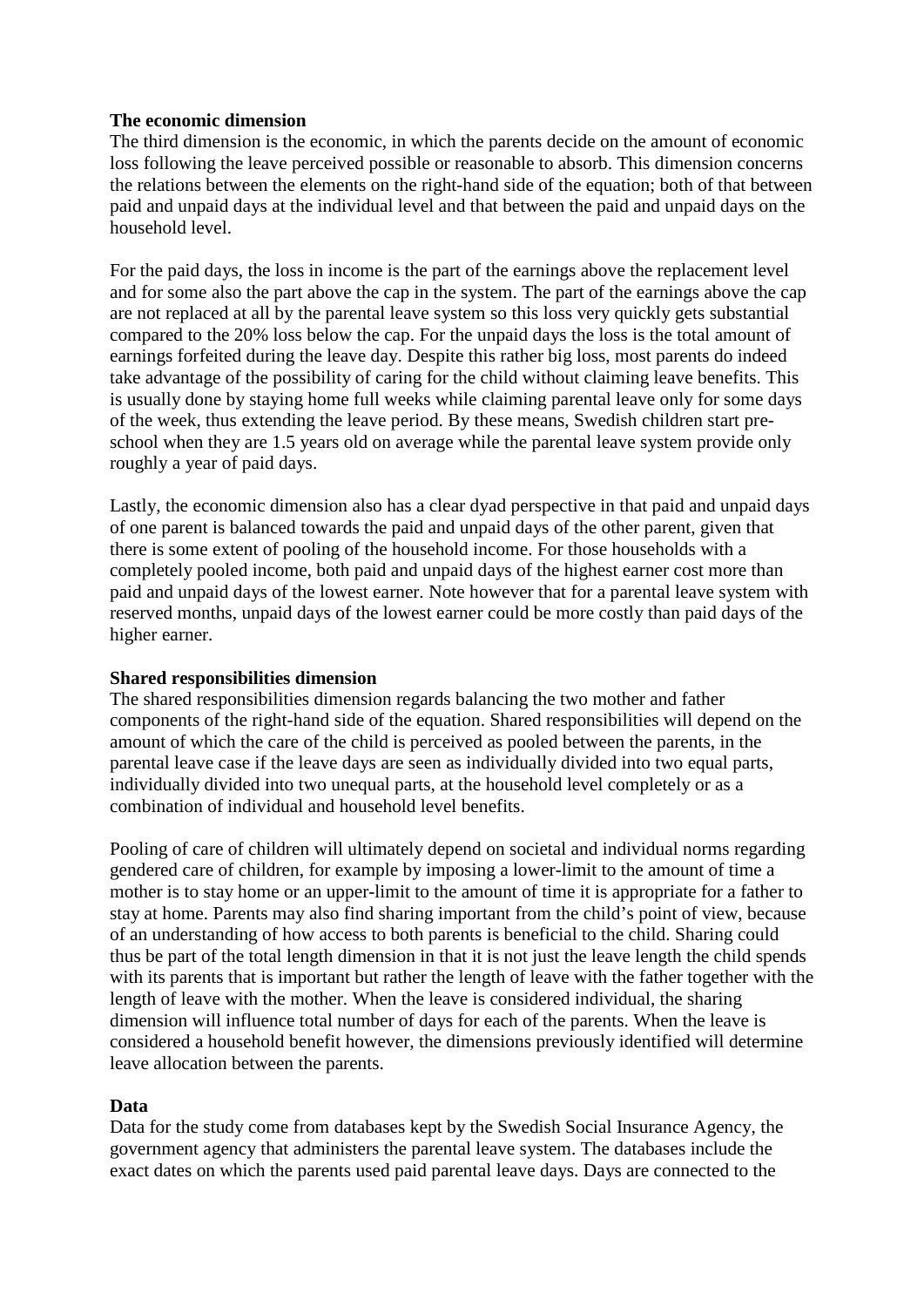specific child and parents are connected via the child. From these dates, individual at the parental level, we will create parental leave sequences for each child starting at the birth of the child. The paid days as provided by the administrative register data will be entirely accurate in time and is not affected by memory lapses as would be the case of survey data on such an extended period. The unpaid days are not registered in any register but will be assigned for those days in the first 18 months in which the parent is not on paid leave and has not returned to work. A caution on Swedish register data is however that work days in paid work are not registered other than through the annual tax records.

Data include dated parental leave days taken for all children born in Sweden in the years 1994 to 2009. For the level of the child we match for example data on birth day, country of birth, and communal region of residence. On the parental level we have for example data on birth day, country of birth, building specific dwelling numbers, education, occupation, earnings, and income. By using data on biological or adoptive connections between the children and the parents together with building specific dwelling numbers we will be able to create an accurate indicator on whether the parents live together in a specific year (Thomson and Eriksson 2010).

## **Method**

The focus of this study is not just on the sharing of the sum of the parental leave days but the whole 'trajectory' of the parental leave period. In this sense, our analysis resembles that of the two core theoretical concepts of life course patterns: the discrete 'transition' and the holistic 'trajectory' (Aisenbrey & Fasang 2010 p. 421). Our trajectory, the parental leave period as starting from the birth of the child, will consist of a number of transitions between different categorical states during the infant leave period (mother's paid days, mother's unpaid days, father's paid days, father's unpaid days) and the period after enrollment in preschool (mother's paid days, father's paid days, days in preschool). Including both the trajectory and transition concept 'emphasizes that single events should not be isolated from each other but have to be understood in their continuity' (Aisenbrey & Fasang 2010, p. 421) and follows our theoretical discussion on studying the distributive patterns of the parental leave period. This kind of analysis requires a holistic approach and tools for describing and displaying the sequences have been developed within sequence analysis (MacIndoe & Abbott 2004, Gabadinho et. al. 2011).

In the first part of the study will take advantage of primarily the visual techniques developed within sequence analysis as an aid in classifying our distributive patterns into different sets of sequences. This will include individual longitudinal characteristics of the sequences such as length, time in each state, longitudinal entropy, and complexity (Gabadinho et. al. 2011, p. 4). The second part of the study will use the different sets of sequences found in the data (the different distributive patterns) and study the determinants of the different sets. The modeling will be done with an OLS regression in which important determinants as defined in the theoretical discussion will be included.

#### **References**

Aisenbrey, S. & Fasang, A. E. 2010. New Life for Old Ideas: the 'Second Wave' of Sequence Analysis. *Sociological Methods & Research.* 38: 420-462.

Berggren, S. 2004. Flexibel föräldrapenning – hur mammor och pappor använder föräldraförsäkringen och hur länge de är föräldralediga. *RFV Analyserar* 2004:14.

MacIndoe, H. & Abbott, A. 2004. Sequence Analysis and Optimal Matching Techniques for Social Science Data. i: *Handbook of Data Analysis,* M. Hardy & A. Bryman (red), 387-406, Sage, Thousand Oaks, CA.

SOU 2003. En jämställd föräldraförsäkring? Bilaga 12 till LU 2003. Fritzes, Stockholm